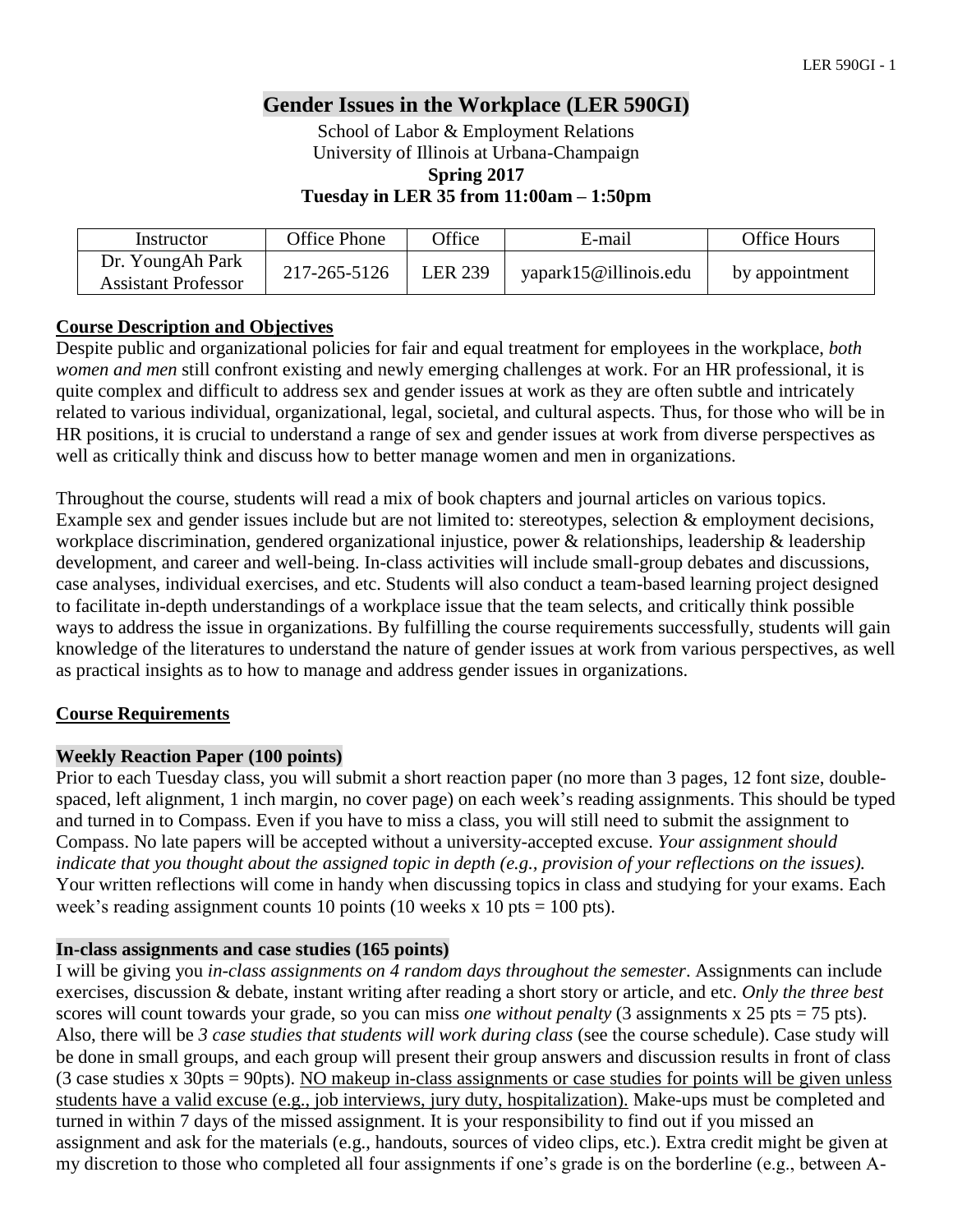and B+). Your in-class assignments will be returned to you after I post grades on Compass. You are responsible for keeping the returned assignments to prepare for your exams, or for in case to claim for accidentally missed points on Compass.

#### **Exams (100 points)**

Two examinations will be given during the semester (50pts x 2 exams). The exams will consist of two parts: (1) short answer essays and (2) long essays. Remember that for each portion of the exams, questions are based on all aspects of the course: the reading assignments, in-class activities & group discussions, lectures, and video clips.

**Make-up exam policy.** If you must miss an exam due to a documented excuse, contact me as soon as possible to schedule a make-up date in advance. If you know you are going to miss an exam, you must notify me before the exam date. If I am not notified, no make-up exam will be given.

- The make-up exams cannot be taken on any time after its scheduled date and time.
- However, for extraordinary circumstances, I reserve the right to give an early or late make-up exam for any students not taking the exam during the regular testing time period.

#### **Final project (100 points)**

To facilitate in-depth learning experiences beyond our classroom setting, students will conduct a group project. Each group will be responsible for researching on a chosen topic. Possible topic areas are listed below, and you may decide and choose a more specific topic within the areas. Topics need to be cleared with me before beginning your full-stage research. More specifically, each team will be responsible for submitting a short 2 page project proposal (double-spaced, hard copy) to me in class any time before March 7<sup>th</sup>. This proposal will not be graded, but it is to ensure that each team moves the project forward in a timely manner and receives feedback from the instructor. No late proposals will be accepted.

The proposal should…

a. include a chosen topic of interest, planned time line of the project, and team member names

b. state why the chosen topic is important to address as a future HR professional

c. outline overall questions that the team would like to answer by conducting the research (e.g., how grooming and dress code policies affect women and men differently in the workplace? What employers and employees can do to make sure employees are not adversely affected by the policies?).

Possible topic areas:

Gender and dress code & grooming polices in organizations/occupations

Stereotyping and sexual orientation discrimination at work (LGBT)

Provision of gender-neutral toilets in organizations

Men in "female" jobs (e.g., nursing) or women in "male" jobs (e.g., engineering, blue collar work, entrepreneurs) Women and men in minority groups and their issues with advancement to leadership positions at work Pay gap between women and men in a specific industry

Cross-cultural comparisons of gender issues in organizations (e.g., working dads in Scandinavian countries vs. America)

On 5/2, as a final deliverable, your team is required to make an oral presentation to the class on your topic. Team points are 50 and these will be based on the overall quality of your presentation content as delivered in class. I will also have you rate each of your team member's contribution to the team project, and this individual point is 50 based on the rating scores you receive from your team members. The rating format will be introduced during the semester in class. Thus, you can earn up to 100 points through this group project (50 for team performance, 50 for individual contribution). Throughout the project, you are encouraged to consult your instructor regarding any aspects of your project. More detailed guidelines for presentations will be provided later in class.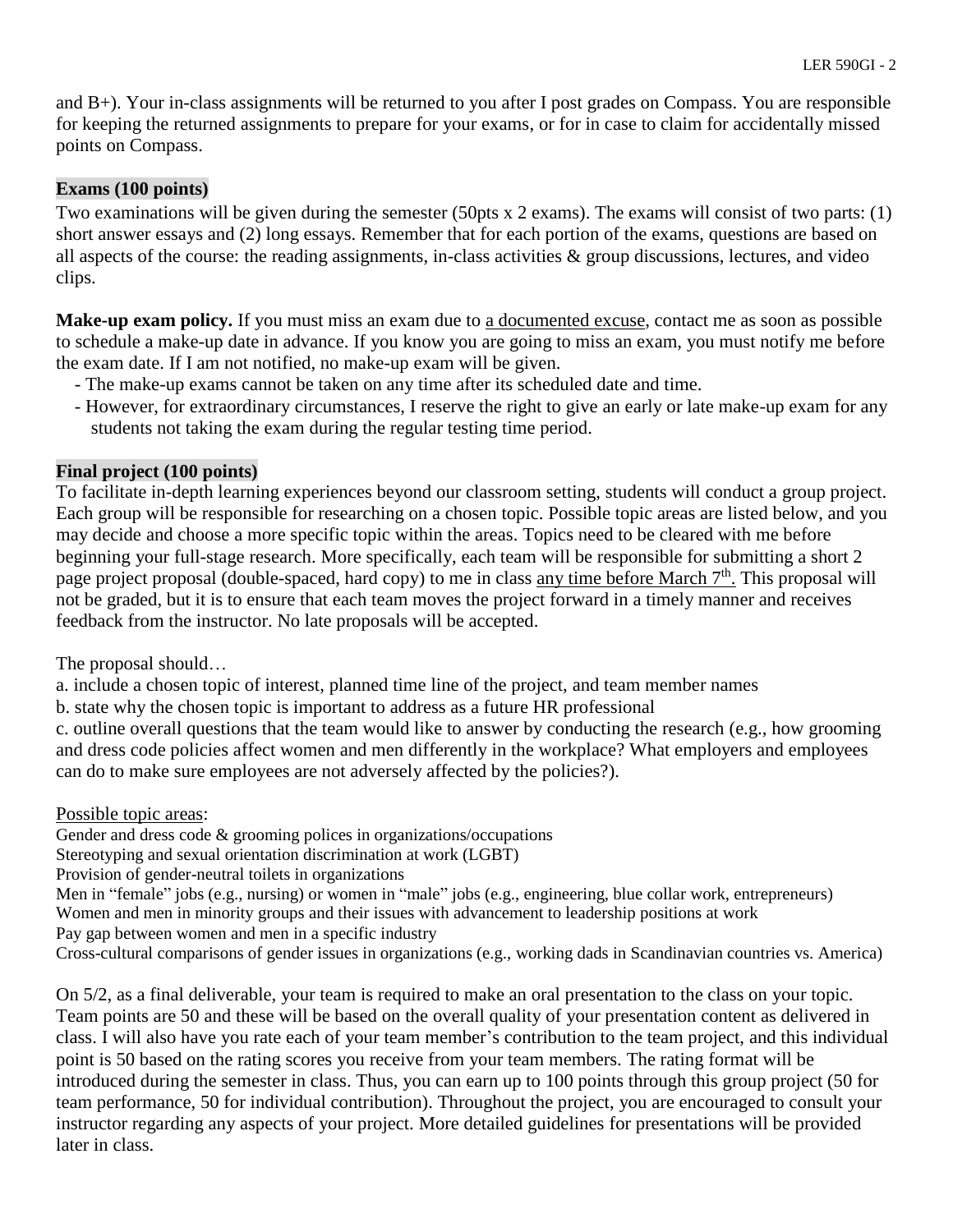#### **Course Grades and Grading Scale**

Grades will be determined by 4 areas of your performance:

- 1. Reaction papers: 100 Points (10pts x 10 weeks)
- 2. In-class assignments & case studies: 165 Points (75pts for random-day assignments + 90pts for cases)
- 3. Exams: 100 Points (each 50 pts x 2 exams)
- 4. Team Project: 100 Points

A total of 465 points

A (96-100%), A- (92-95.9%), B+ (88-91.9%), B (84-87.9%), B- (80-83.9%)  $C+(77-79.9\%)$ , C (73-76.9%), C- (70-72.9%), D+(67-69.9%), D(63-66.9%) D- (60-62.9%), F (Below 60%)

#### **Classroom Formats & Student Conduct**

- 1. Class is held once per week, on Tuesday. Please be courteous to others by being to class on time. Students are expected to be an active learner in all components of classes.
- 2. Disruptive behavior will not be tolerated. This includes mobile phones, so please silence them and do not use them during class time. If you need to have your cell phone on for emergency reasons, please put them on the vibrant mode and you may sit near the door to exit. Students' laptop use in class is strictly limited to note taking and class purposes. *Personal emails, instant messaging, SNS websites, Internet surfing, or any other use unrelated to class are not allowed. If such a case is caught, you will be asked to leave the classroom and eventually lose your privilege for in-class laptop use.*
- 3. We are each responsible for creating a friendly learning environment in this course. Be courteous to your peers regardless of their backgrounds and different opinions.
- 4. Communication:
	- a. If you have to miss more than 2 classes in a row due to long-term constraints or you will have to miss an exam, please do let me know. You should ask for the missed materials for in-class activities—please talk to me in person shortly before or after the class.
	- b. Throughout the semester, you're more than welcome to set up an appointment with me to talk about how to improve your performance in this course. Please note that the grading scale is clearly provided in this syllabus. *Grades will not be adjusted via email communication on the last minute. Therefore, if you have concerns or questions, please come talk to me early on.*
	- c. The syllabus contains important information that you will be responsible for knowing throughout the semester (e.g., policies & rules, course evaluation elements, course schedule, etc.). Therefore, if you have a question about the course, please consult the syllabus before you contact me. I will gladly respond to emails if you need clarification about what is covered in the syllabus; however, I will not respond to emails about questions that can be easily answered by reading the syllabus.

#### **Other Important Polices**

*Students with Disabilities***:** UIUC provides, upon request, appropriate academic accommodations for qualified students with disabilities. For more information, please refer to the following website and contact the University's disability services office. http://www.disability.illinois.edu/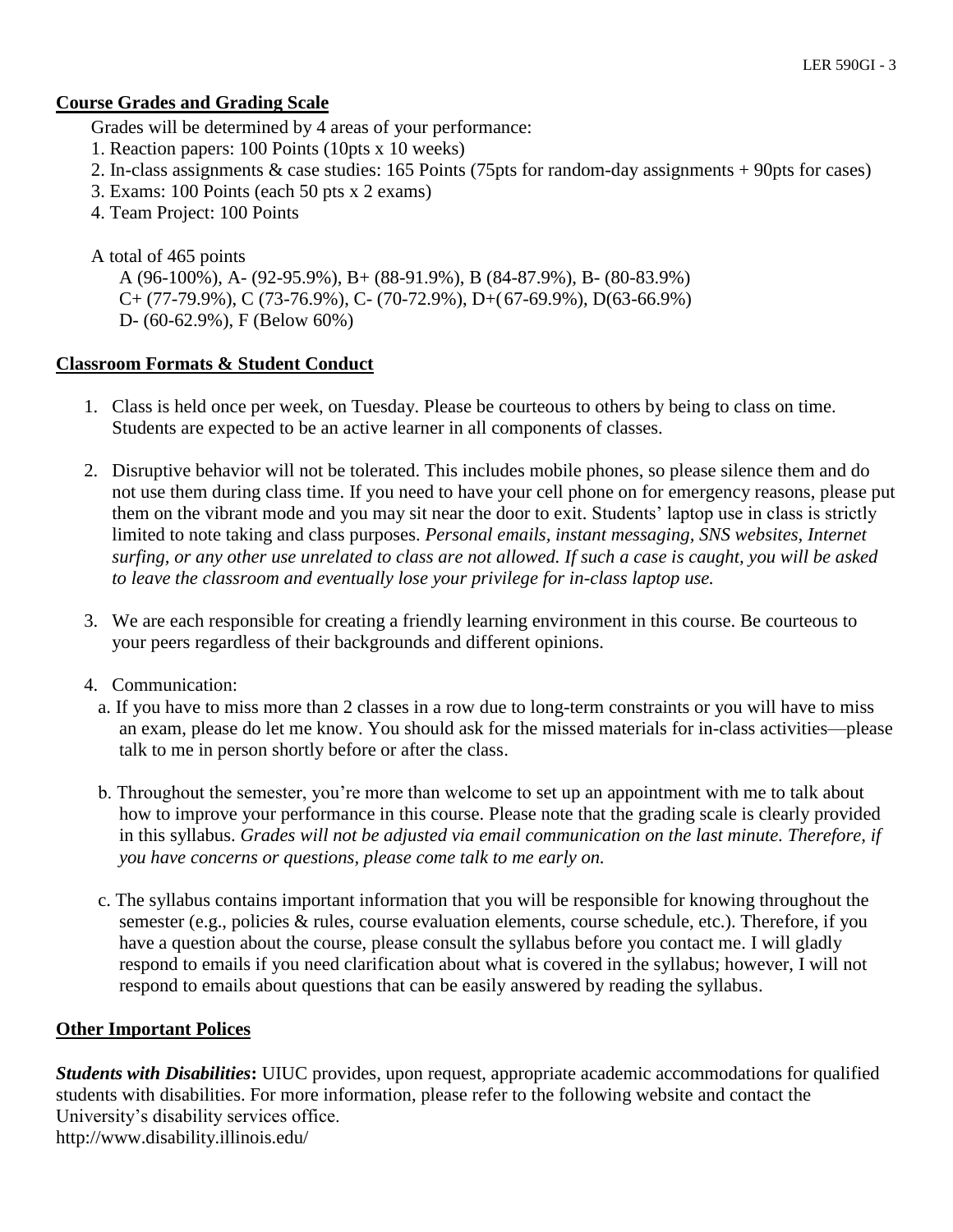*Academic Integrity Policy***:** As with any other University course, plagiarism, cheating or any other form of academic dishonesty will not be tolerated in any way. *Cases of academic integrity infractions will be pursued to the fullest extent allowed by University regulations* (see http://studentcode.illinois.edu/article1\_part4\_1- 402.html for details). *Ignorance of a rule is never a defense. Therefore, it is students' responsibility to educate themselves about the risk of academic integrity infractions and to avoid it. Just don't do it!!*

# **Course Schedule**

*You can find all the reading assignments on Compass.*

## **Week 1: 1/17**

- Course introduction
- A quick snapshot of gender inequality trend across nations

## **Week 2: 1/24**

- Three approaches to understanding gender and sex differences
- Gender stereotypes

Kinias, Z., & Sim, J. (2016, August 8). Facilitating Women's Success in Business: Interrupting the Process of Stereotype Threat through Affirmation of Personal Values. *Journal of Applied Psychology.* Advance online publication. http://dx.doi.org/10.1037/apl0000139

#### **Week 3: 1/31**

- Benevolent and hostile sexism at work
- Making employment decisions
- Case Study (job offer and accept decisions)

King et al. (2012). Benevolent Sexism at Work: Gender Differences in the Distribution of Challenging Developmental Experiences. *Journal of Management, 38,* 1835-1866.

## **Week 4: 2/7**

- Sex/gender discrimination at work
- Legal framework for sex & gender discrimination in the U.S.

Courtright et al. (2013). A Meta-Analysis of Sex Differences in Physical Ability: Revised Estimates and Strategies for Reducing Differences in Selection Contexts. *Journal of Applied Psychology, 98,* 623-641.

## **Week 5: 2/14**

- Workplace sexual harassment
- Case study (sexual harassment in the U.S. Military)

McDonald et al. (2015). Developing a framework of effective prevention and response strategies in workplace sexual harassment. *Asia Pacific Journal of Human Resources, 53,* 41-58.

#### **Week 6: 2/21**

- Physical attractiveness & interpersonal relationships at work
- Gender differences in organizational justice rules and perceptions